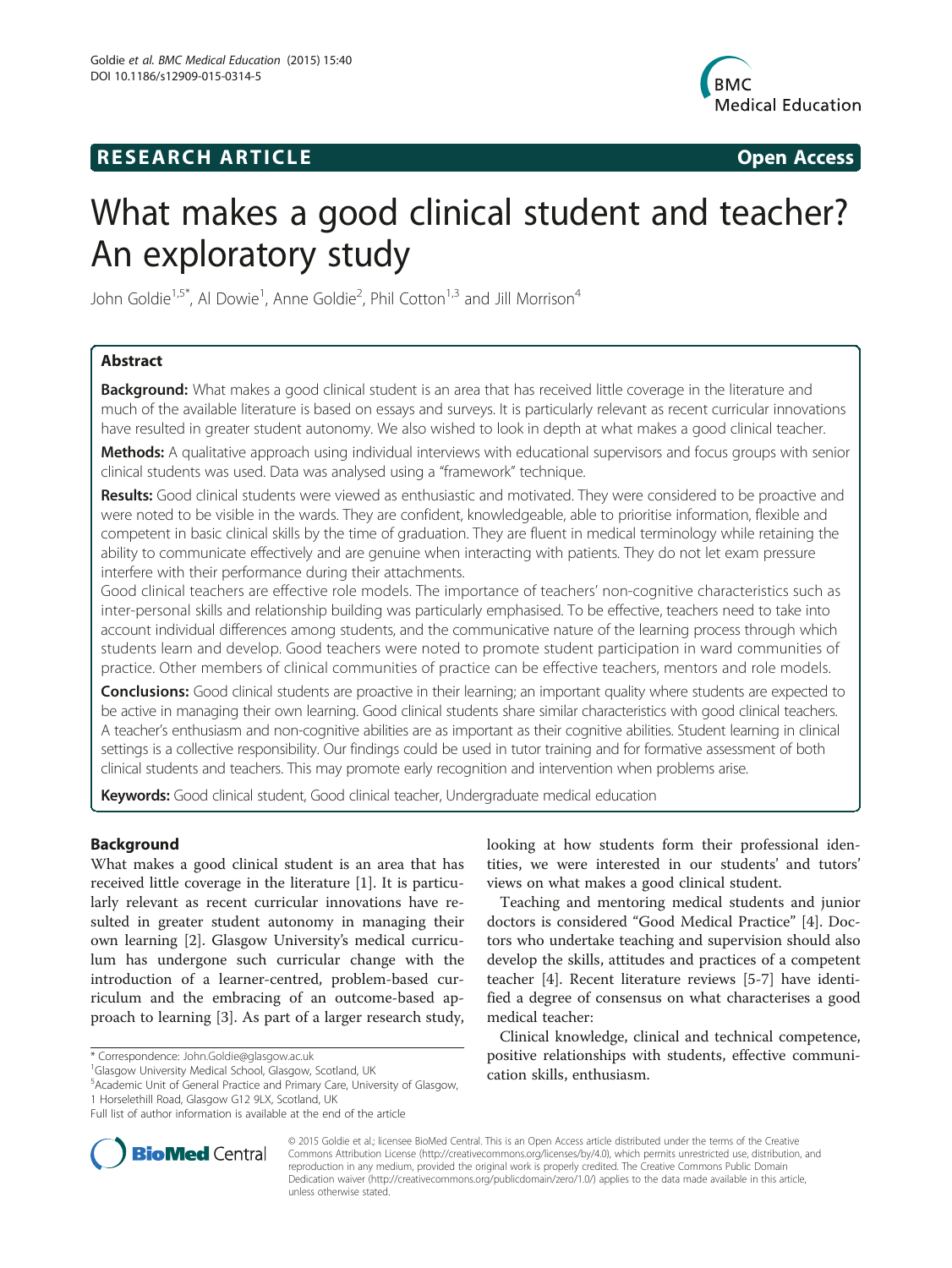Many of the papers identified, however, were essays or surveys of students, residents or colleagues [\[5\]](#page-7-0). We also wished to explore in more depth students' and tutors' perspective on what makes a good clinical teacher.

We hoped the findings would inform and promote reflection by Medical School staff, management and students, and contribute to the wider literature.

## **Methods**

We decided to use individual interviews with educational supervisors, clinical teachers responsible for mentoring students and overseeing their clinical education, and focus groups with senior students from years 4/5 (a two-year clinical rotation). It was felt that the use of focus groups would promote a feeling of safety, encourage participation and help generate more realistic accounts of what students' think [\[8](#page-7-0)]. This had to be balanced against the likelihood of eliciting conventional or conforming group-think, which was felt less likely as the group was homogenous with no obvious power differentials among members.

#### Ethical approval

Ethical consent for the study was obtained from the College of Medical, Veterinary and Life Sciences Ethics committee and the Greater Glasgow and Clyde National Health Service Local Research Ethics Committee.

### Participants

A purposive sample of ten educational supervisors, stratified in terms of the range of specialties involved in teaching and whether the supervisor worked in a Glasgow teaching hospital or in the 19 West of Scotland hospitals that deliver 30% of clinical teaching at Glasgow University, was proposed. Hospital sub-deans were approached to help identify suitable participants. Unfortunately due to a poor initial response the researchers also made individual contact with potential participants. Our participant group worked in a range of specialties and settings (Table 1). Informed consent was obtained from each supervisor.

|             | <b>Table 1 Characteristics of the Educational Supervisors</b> |  |  |
|-------------|---------------------------------------------------------------|--|--|
| interviewed |                                                               |  |  |

| Gender    | 8 Male                       |
|-----------|------------------------------|
|           | 2 Female                     |
| Hospital  | 6 Glasgow Teaching Hospitals |
| Base      | 3 District General Hospitals |
|           | 1 Psychiatric Hospital       |
| Specialty | 7 Medical specialties        |
|           | 2 Surgical                   |
|           | 1 Psychiatry                 |
|           |                              |

Three focus groups were to be run with purposive samples of year 4/5 students. Due to poor student response a convenience sample of three groups of 5 to 6 students participated. They were representative of year 4/5 students in Glasgow in terms of age, gender and holding previous and intercalated degrees. Informed consent was obtained prior to participation.

The interviews were conducted by AG a researcher external to the Medical School whose background is in nursing and counselling research. The interviews were semi-structured. AG and AD, our qualitative researcher, met on a number of occasions prior to the interviews to produce a broad topic guide of the issues to be covered based on the aims of the study. A conversational style was adopted with participants encouraged to respond freely. The topic guide was refined following reflection on the initial interviews.

The first and third focus groups were conducted by JG a researcher in the School of Medicine who had no previous contact with any of the participants. The second was conducted by PC, who was Associate Dean for Student Welfare at the time. The broad topic guide was again used. Prior to the groups taking place, the moderators met with AD and AG to help maximise uniformity of the moderator approach, which was to keep intervention to a minimum. However, the moderators were encouraged to play devil's advocate where necessary if there was a perceived threat of group think.

#### Analysis

The interviews and focus groups were audio-taped and transcribed. Although review of the transcripts and discussion of themes was ongoing, the main process of analysis was carried out when data collection was completed. A "framework" technique developed by the National Centre for Social Research was used [\[9\]](#page-7-0). This was considered an appropriate approach in a study where some of the research questions were predetermined and which was geared towards generating practice-orientated findings. Analysis was performed by JG. The first step involved familiarisation with the data. The next steps involved thematic analysis to develop a coding scheme. The data was then indexed and charted with comparison both within and across the interviews. Discomforting data was examined, for example one supervisor had not witnessed much interaction between students and health care professionals. Given the position of the moderator, PC, the dynamic of his focus group was examined to determine if it had been adversely affected. No discernible difference was found in the content generated in this focus group compared with the other two. There were only a few occasions where the moderators played devil's advocate. In mapping and interpreting the data, locating the empirical findings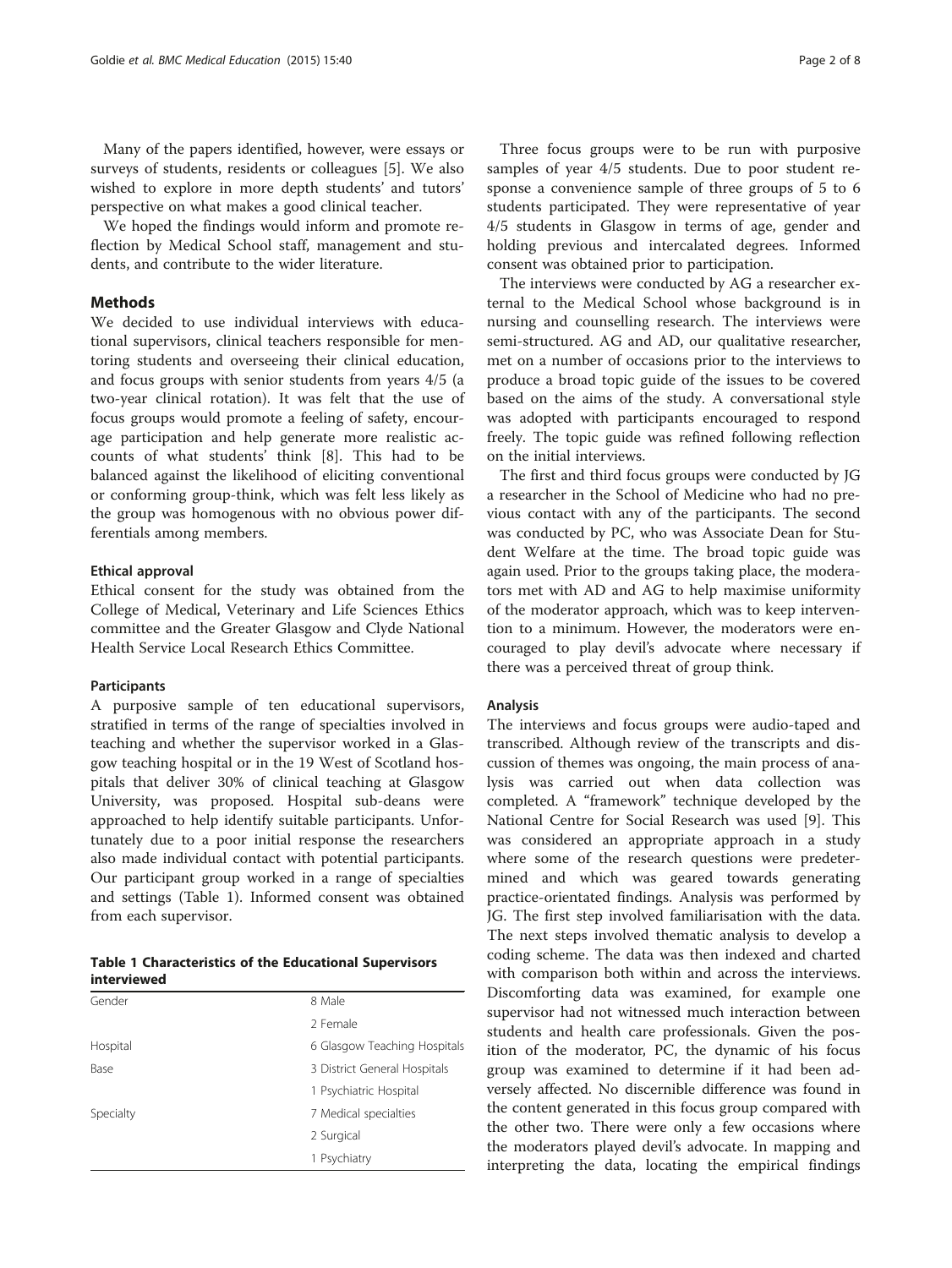from within the wider literature on professionalism, social learning and identity, helped make sense of the data.

The last two interviews and the third focus group generated no new data. Data saturation was considered to have been reached.

The analytical process and findings were reviewed throughout by AD, AG and PC.

## Results

The themes identified by the interviews and focus groups are shown in Table [2.](#page-3-0) The numerical counts are intended to convey a sense of the distribution of themes across interviews and focus groups.

#### What makes a good clinical student

Students considered to be good, proactively participate taking every opportunity to learn. They are considered knowledgeable, mature, confident, team players who are able to take to criticism. Poor students, in contrast, attend less frequently and when they do, tend not to participate to the same extent. They appear to supervisors as anxious and scared of patients' illnesses and seem afraid of taking responsibility.

"(Good students) they will come and ask for computer passwords to get access to results to help on the ward round tomorrow. That would give me a signal that they're keen to learn and get experience of what real life work is. They are trying to be helpful and (contribute) to the team…they stay behind at night and give the resident a hand…their case histories (are more insightful)".

## (Supervisor interview A)

"(A good student) is intelligent, but it is on display, they're interested, ask questions, they want to know things…that stimulates me (in turn) and I get right into it…A bad student is the one who turns up late, or not at all, they give the impression they're only there to tick the box. I mean the good student engages with you (has good eye contact) verses the (bad student) who stares at the ceiling or looks at the floor and you're lucky if you get three syllables out of them".

#### (Supervisor interview J)

"The best ones have good background knowledge and are able to prioritise it and apply it quickly…they grasp the important things quickly…(Poor students) haven't put the time in to (acquire) the same knowledge…they can't prioritise the important bits of information from the less important, for example picking out the relevant bits from the history and

bringing it together in a diagnostic solution….(The best students) also approach patients like fellow human beings…they can relate to patients and laugh with them".

#### (Supervisor interview I)

"(Poor students) turn up late and clock off early. If they can't manage (for example) to site a venflon and its getting near when they finish they don't take responsibility and get someone else to do it, they just leave. They have no sense of vocation".

#### (Supervisor interview B)

"(Poor students) when asked (during ward teaching) to take a history and examine a patient get very anxious about it. Their a bit scared of them I think because (the patients) are ill and I suppose there's a huge anxiety of thinking in a few years time that (they are) going to (be responsible)".

## (Supervisor interview C)

"(Bad student)…unprepared, lazy, doesn't take the initiative…(Good students) take the initiative, if you do you can have endless learning opportunities…just present yourself with your badge and you can, for example, do pathology for a day…even better if a consultant takes you under their wing. I got one who let me scrub in and I got to assist at lots of operations".

## (Student focus group 1)

"(Good student) needs to be intelligent, dedicated, but at the same time you need to have a perspective on what your learning…self awareness of your competency…Also it's your responsibility (to develop knowledge and skills), you have to put yourself out there, for example find a doctor to show you how to take blood".

#### (Student focus group 3)

They are expected, by both their teachers and their peers, to dress conservatively and become fluent in medical terminology while retaining the ability to communicate effectively and be genuine when dealing with patients. They do not let exam pressure interfere with their performance during their attachments.

"Some of them don't know what a hemicolectomy means…they use terms like wound in the tummy… while its important to be (able to communicate effectively with patients)…when students use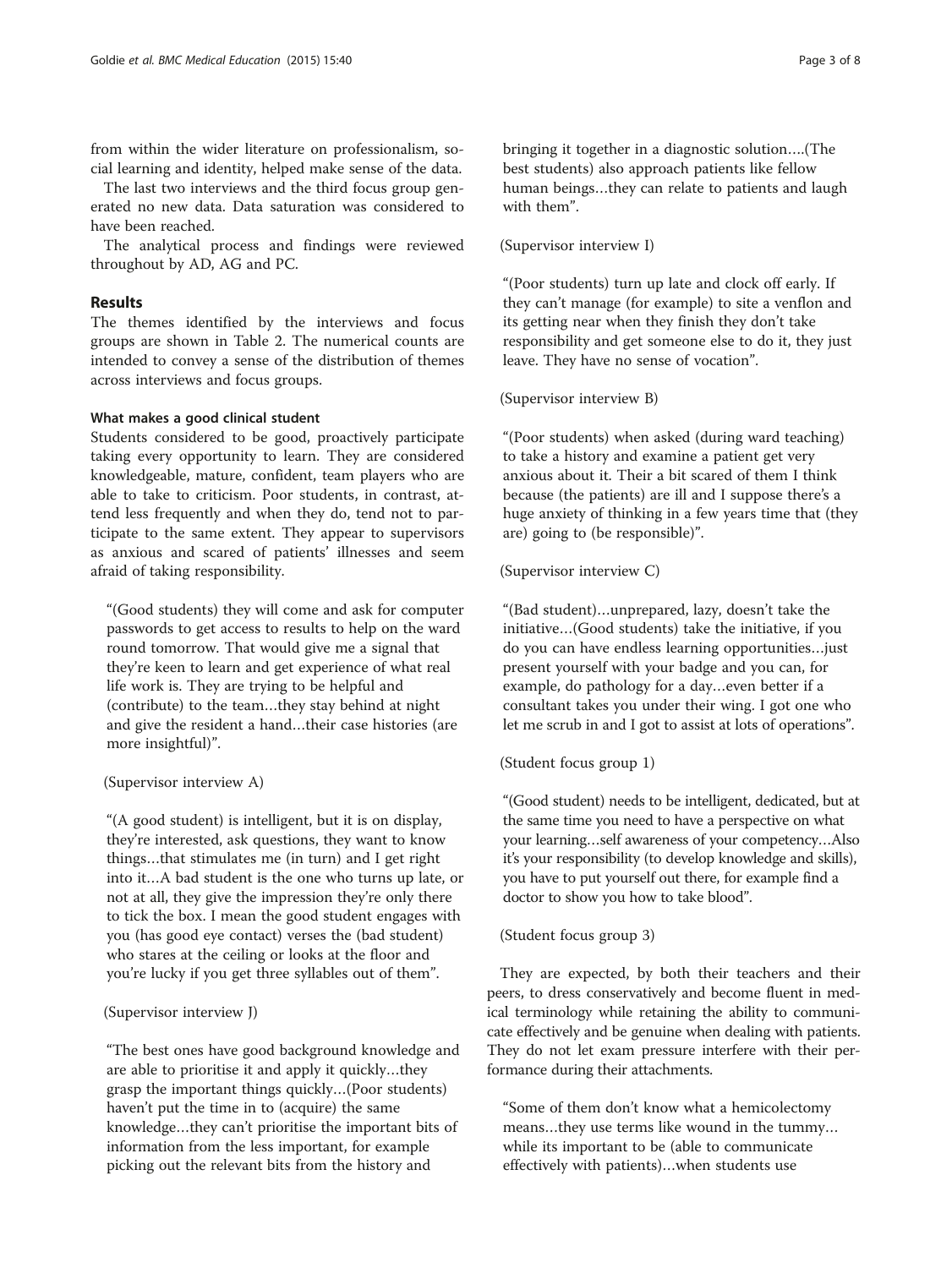## <span id="page-3-0"></span>Table 2 Themes identified by interviews and focus groups

| Characteristics of a good clinical student                                | Characteristics of a good clinical teacher                      |  |
|---------------------------------------------------------------------------|-----------------------------------------------------------------|--|
| <b>Teachers</b>                                                           | <b>Teachers</b>                                                 |  |
| Participates in learning/good attendance - 10                             | Act as positive role models - 10                                |  |
| Proactive $-5$                                                            | Develops relationship with students - 6                         |  |
| Enthusiastic $-8$                                                         | Respects students - 5                                           |  |
| Mature/confident/not afraid to ask for help $-8$                          | Cares about students - 4                                        |  |
| Knowledgeable/skills competence - 7                                       | Promotes students' participation in communities of practice - 6 |  |
| Communication skills $-6$                                                 | Makes time to teach -5                                          |  |
| Takes responsibility for learning/independent $-5$                        | Provides one-to-one teaching - 4                                |  |
| Does not let exam pressures interfere with performance on attachment $-5$ | Interested and committed to teaching - 5                        |  |
| Caring of patients/genuine $-4$                                           | Provides feedback - 5                                           |  |
| Sense of vocation $-3$                                                    | Relevant to curricular stage - 2                                |  |
| Team player $-3$                                                          |                                                                 |  |

Able to recognize position in hierarchy - 1

Should conform to norms of dress – 7

Avoid jeans, earings/piercings, bare midrifts/sexualized appearance

Should become fluent in language of medicine/bilingual in being able to adjust language when talking to patients – 7

| <b>Students</b>                                                                                                          | <b>Students</b>                                                     |  |
|--------------------------------------------------------------------------------------------------------------------------|---------------------------------------------------------------------|--|
| Participates in learning/good attendance - 3                                                                             | Act as positive role models - all 3 groups                          |  |
| Proactive $-3$                                                                                                           | Develops relationships with students - 3                            |  |
| Enthusiastic $-3$                                                                                                        | Enthusiastic/appears to enjoy teaching/confident - 3                |  |
| Knowledgeable - 3                                                                                                        | Knowledgeable/technically competent - 3                             |  |
| Able to take risks in a safe environment $-3$                                                                            | Makes time to teach - 3                                             |  |
| Offer peer support $-3$                                                                                                  | Provides relevant learning experiences - 2                          |  |
| is promoted by shared experience and seen as an investment in the future                                                 | Promotes students' abilities to take risks in safe environments - 2 |  |
| Confident $-2$                                                                                                           | Supportive - 3                                                      |  |
| Aware of limitations $-2$                                                                                                | Encouraging-3                                                       |  |
| Team player $-2$                                                                                                         | Treat students with respect - 3                                     |  |
| Able to take criticism $-2$                                                                                              | Provide honest constructive feedback - 3                            |  |
| Should conform to norms of dress $-3$                                                                                    | Provides feedback consistent with curricular stage - 2              |  |
| Students aware of overt pressure to conform to norms of dress $-3$                                                       | Genuine with patients, students and colleagues - 3                  |  |
| Avoid casual dress, piercings, sexualized appearance - 3                                                                 | Good interpersonal skills - 2                                       |  |
| Promotes identification as medical student - 2                                                                           | Team player - 3                                                     |  |
| Taken more seriously by ward staff $-2$                                                                                  | Avoids humiliating students - 3                                     |  |
| Can hide behind clothes/make oneself look older - 2                                                                      | Has developed teaching skills - 2                                   |  |
| Can become less conformative as move up hierarchy $-2$                                                                   | Appears to have a true vocation - 2                                 |  |
| Changing clothes is a method of switching of $f - 2$                                                                     | Ability to listen - 2                                               |  |
| Should become fluent in language of medicine/bilingual in being able to<br>adjust language when talking to patients $-3$ | Sense of humour - 1                                                 |  |

| Junior doctors and other Health Care Professionals as role models and mentors                                                                                                        |                       |  |  |
|--------------------------------------------------------------------------------------------------------------------------------------------------------------------------------------|-----------------------|--|--|
| <b>Teachers</b>                                                                                                                                                                      | <b>Students</b>       |  |  |
| It is important for students to develop relationships with junior doctors who Junior doctors are able to empathise more with students - 3<br>can act as role models and mentors $-5$ |                       |  |  |
| Students identify with junior doctors more easily - 4                                                                                                                                | Can be more welcoming |  |  |
| It is important for students to develop relationships with other health care<br>professionals $-5$                                                                                   | More approachable     |  |  |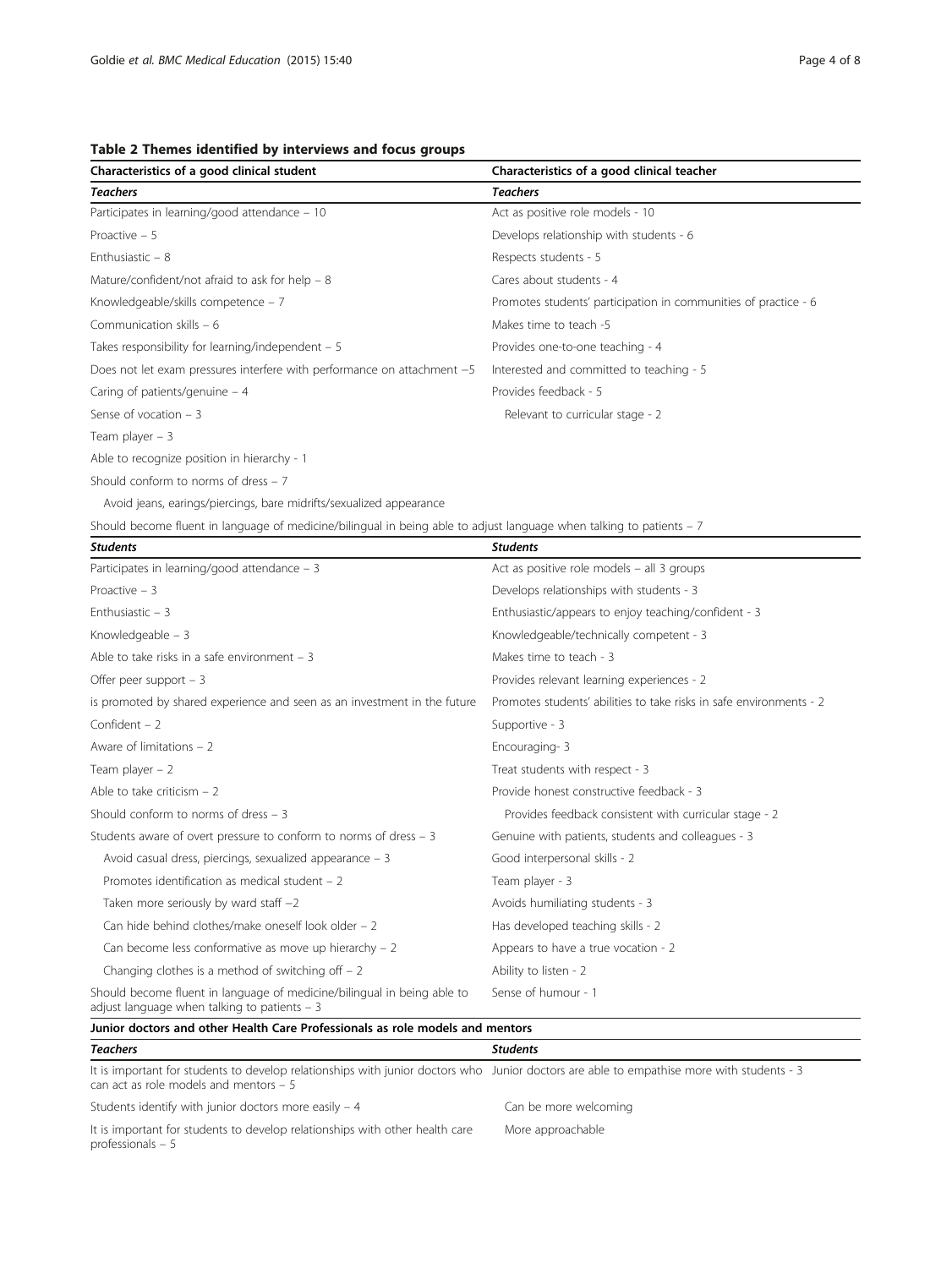Table 2 Themes identified by interviews and focus groups (Continued)

| Helps students learn about teamwork | More able to form relationships with students                                                |
|-------------------------------------|----------------------------------------------------------------------------------------------|
|                                     | Other Health Care professionals can be effective teachers and mentors - 2                    |
|                                     | Nurses provide mentoring for developing practical skills                                     |
|                                     | Useful source of practical knowledge                                                         |
|                                     | Important to develop relationships with HCPs to facilitate teaching                          |
|                                     | Recognition of importance of establishing relationships to facilitate<br>learning            |
|                                     | HCP, especially nurse teaching helps boost confidence and makes<br>student feel part of team |

professional language it must be correct…It allows everyone (in the profession), from Land's end to John O'Groats, from Florida to Alaska, to understand (what you're talking about)".

(Supervisor interview B)

#### What makes a good clinical teacher

The importance of the clinical teacher as a positive role model and mentor was emphasised by both students and supervisors:

"He was just himself with (his) patients… he was sitting forward, nodding, doing everything it says in the book, but really empathic. I think when you can do that and your patients like you and respect you then I think you are a doctor rather than someone trying to be a doctor".

## (Student focus group 1)

"I had a (teacher) who took me through a chest X-Ray and I don't think I'll ever forget it …he compared it to looking at a tree…you need to look at all the bits you might forget first like the diaphragm, that's the roots… then the vertebrae, that's the trunk, and then the main branches, that's the ribs…analogies like that, do help".

## (Student focus group 3)

"When (students are) shadowing me (it is possible) to model a sense of vocation…if my list has finished early and a colleague's is running late (as an example of teamwork) I'll take cases from him and do them for him so that (the cases) are managed appropriately and (promptly)".

(Supervisor interview A)

"I had this student who performed badly in her clinical exam …I took her aside and said 'let's just think about what happened'…inside five minutes she was in tears and we worked through to the fact she had major exam nerves …and I managed to point her in the direction of psychological help. Later I bumped into her after her (finals) OSCE… she was smiling and did fine".

(Supervisor interview J)

Students could also learn from negative role models

"I think respect's a big thing. I've been on wards where the doctor might be skilled (technically) but doesn't have a good manner with (patients and staff) …You can tell the nurses don't like them and make jokes about them behind their backs…I want to have the respect of my colleagues as well as be capable of (doing) my job well".

## (Student focus group 3)

Good clinical teachers are considered to be skilled communicators who are knowledgeable, committed, enthusiastic and genuine. They should have good teaching skills. They take time to develop relationships with students and encourage students' participation. They provide honest, constructive feedback relevant to students' curricular stage. They are observed to exhibit the same characteristics during their clinical work:

"I think it's (teachers) who take time with you and treat you as an equal…people with a superior level of knowledge that can impart that to you well…people that seem to relate to patients and other team members very well. Someone you feel you have confidence in and would like them to be your doctor".

## (Student focus group 3)

"A bad teacher …harasses and berates you in front of other members of staff…doesn't give you constructive criticism…in order to learn you have to take risks, to ask questions and to question others and it makes you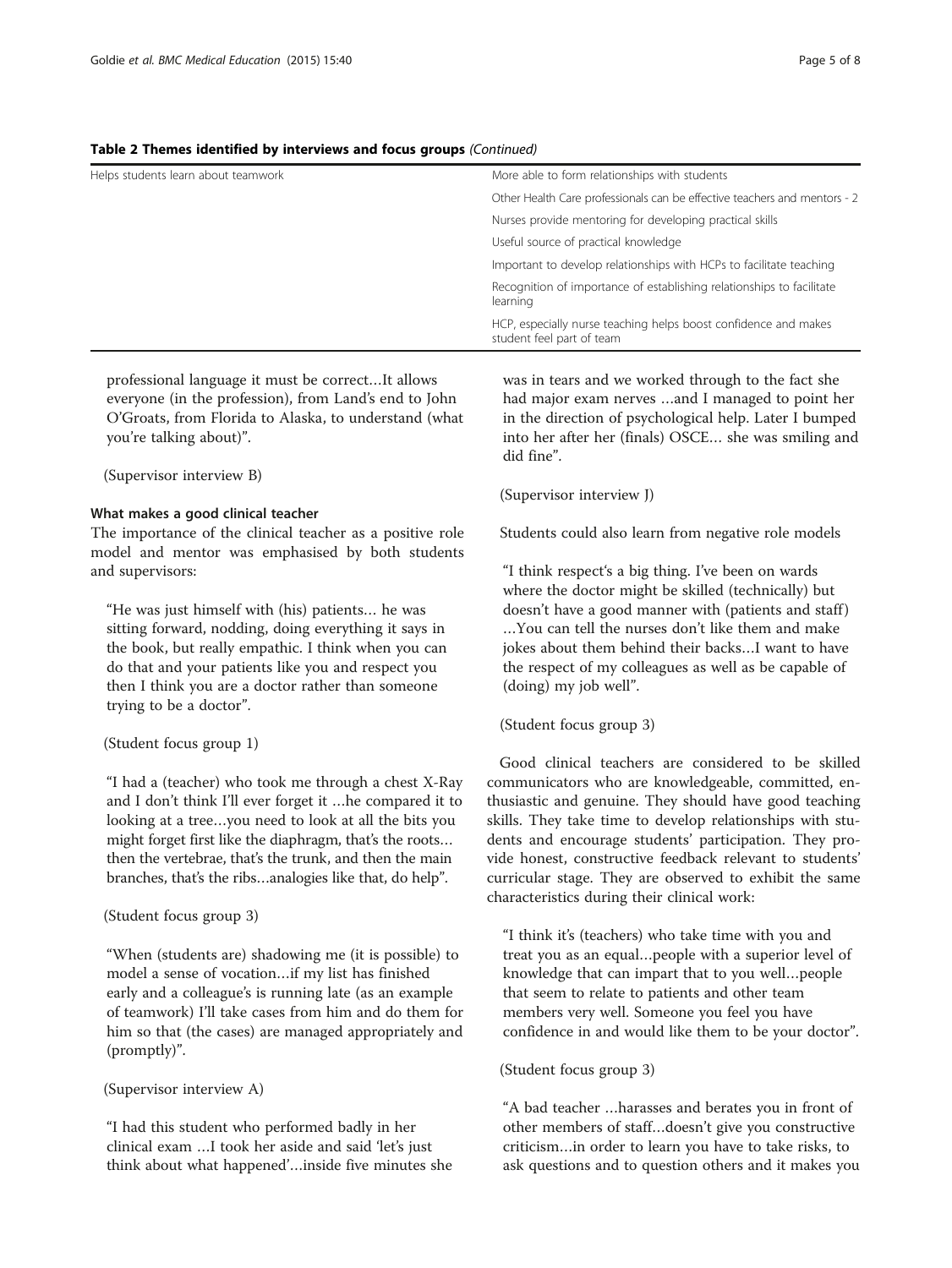not to want to…You have to instil (students with) confidence, you have to make them feel they're actually able to do it, emulate what's in front of them. When you humiliate students…it's counterproductive they just regress (your) not inspired to go away and learn (from your mistakes). A good teacher…they've been training doctors for ages and pick up my strengths and weaknesses without me saying it and they say 'ok you're quite good at this but let's work on that'".

#### (Student focus group 1)

Junior doctors can be effective teachers and mentors. They are perceived by students as often being more approachable and empathic. Other health care professionals, particularly nursing staff, could also be effective teachers and mentors. These relationships are promoted by students' proactive participation and the development of interpersonal relationships.

"There was this junior doctor who was really efficient and on top of things (and helped us when asked). What was (just as) important was she always had a big smile for everybody, even when things were getting stressful she kept it together".

#### (Student focus group 3)

"Nurses are really good sources of information. They know the routines, medications and normal practices far better than we do (or even) the junior doctors".

## (Student focus group 3)

"Sometimes it's the other health care professionals that are more receptive to students. I (went) to some physio sessions and that's where I learned most of my orthopaedic examinations…you find a person who takes you under their wing…boosts your confidence as well as pushing you to learn…it all comes back to that whole communication thing and forming relationships".

(Student focus group 1)

## **Discussion**

The study was limited by resource and the inaccessibility of students and supervisors due to the wide geographical range of teaching units used for clinical teaching at the University of Glasgow. The purposive sample of supervisors had to be augmented by approaching individual tutors and a convenience sample of students had to be used. Despite the recruitment problems, and not using the same moderator for all three focus groups,

meaningful data were considered to have been produced. These data can be used to inform an observational study of clinical settings, which would strengthen the validity of the findings.

Good students were viewed, by both supervisors and students, as being enthusiastic and motivated. They were considered to be proactive in seeking out relevant learning experiences and were observed by supervisors as being visible in the wards. This is an important quality where students are expected to be active in managing their own learning. They appear confident, knowledgeable, able to prioritise information, flexible and competent in basic clinical skills by the time of graduation. The need to be proactive, while being adaptive, however is another example of medical education's blending of incompatible norms [\[10,11](#page-7-0)]. Good students are considered by supervisors and students to be compassionate, able to communicate with, and be respectful of, patients and colleagues. They were also observed to be genuine when interacting with patients and colleagues. They are not afraid to seek help when necessary and are aware learning is a lifelong commitment. They are felt to have a sense of vocation. Poor students on the other hand were noted, by both supervisors and students, to attend less frequently and when they do, tend not to participate to the same extent. They appear anxious and scared of patients' illnesses and seem afraid of taking responsibility. They appear not to be as interested, although some supervisors reflected this was not the case at their medical school selection interviews. They were viewed by supervisors as making less effort, being less knowledgeable, less able to prioritise information and having less sense of their future roles. Supervisors felt they also interacted less well with ward team members. Validation of identity by patients and members of communities of practice was found to promote professional inclusivity [[12](#page-7-0)]. However, students who show unwillingness to participate, or are on the margins may have their identities' disconfirmed and may be deprived of learning opportunities [\[13](#page-7-0)]. Non-participation among students may, however, be a way of resisting the "normalizing technologies" of professional socialization [\[14](#page-7-0)]. This should be considered and explored by teachers.

Our findings could be used for clinical students' formative assessments and help evaluate their effectiveness as self-directed learners in clinical settings. They could help flag up concerning behaviours at an early stage enabling appropriate intervention. They could also be useful for tutor training.

The findings on what characterises a good teacher are consistent with other studies and reviews [[5-7,15,16](#page-7-0)]. They exhibited the characteristics highlighted in the literature on effective role models; high standards of clinical competence, excellence in clinical teaching skills and humanistic personal qualities [[17\]](#page-7-0). The importance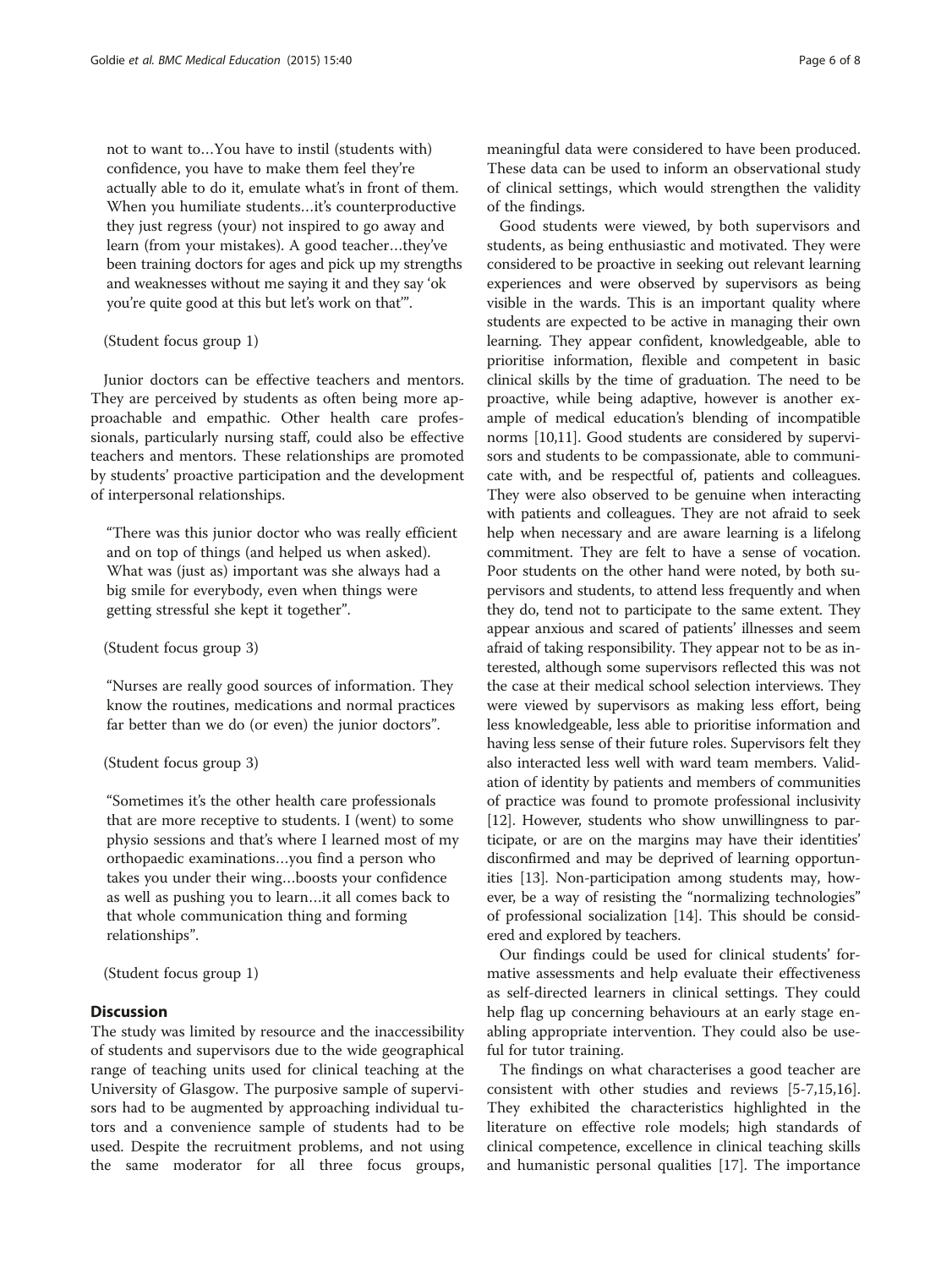of non-cognitive characteristics such as inter-personal skills and relationship building was particularly emphasised by both students and supervisors. Our findings are also consistent with Dornan et al's study [[18](#page-7-0)] that effective clinical teachers simultaneously support and challenge students in ways that builds competence and confidence. Effective teachers are those who stretch students, using a repertoire of teaching and learning approaches, but who do not take students too far outside their Vygotskyian Zones of Proximal Development (ZPD). To be effective, teachers need to take into account individual differences among students, and the communicative nature of the learning process through which students learn and develop [\[19,20](#page-7-0)]. Good teachers were noted to promote student participation in ward communities of practice. The best teachers were considered to exhibit similar characteristics in their clinical work and were considered genuine when interacting with patients and colleagues. This reflects Goffman's [\[21\]](#page-7-0) distinction between convincing and unconvincing performances.

Teachers who were felt to be poor were found to push students beyond their ZPDs, having little awareness of students' learning needs and individual characteristics, with a tendency to humiliate students when they exhibited lack of knowledge or skills. This has the effect of marginalising and de-motivating students. It reflects a disconnection between what students were taught in the classroom about professionalism and what they experience in the ward setting [[21](#page-7-0)]. Teachers exhibiting these forms of behaviour are considered by students to be unprofessional and are recognised as negative role models. A particular characteristic of these teachers is a perceived lack of interpersonal skills resulting in poor relationships with students, patients and colleagues. The abuse of power exercised by such teachers can have negative consequences for student learning.

Our findings could again be used in tutor training and as a basis for formative assessment of tutors by both colleagues and students.

Other members of the clinical communities of practice can be effective teachers, mentors and role models. Students' participation in the communities of practice is pivotal. Students are aware of the need to foster relationships with their teachers, other doctors and members of the ward team, which is recognised as an important investment in their learning. Student learning in clinical settings should be seen as a collective responsibility.

## Conclusions

 Supervisors and students see good clinical students as being proactive in their learning; an important quality where students are expected to be active in managing their own learning.

- Good clinical students seem to share similar characteristics with good clinical teachers
- Student learning in clinical settings is a collective responsibility.
- A teacher's enthusiasm and non-cognitive abilities are as important as their cognitive abilities.
- Our findings could be used in tutor training and for formative assessment of both clinical students and teachers. This may promote early recognition and intervention when problems arise.

#### Competing interests

The authors declare that they have no competing interests.

#### Authors' contributions

JG devised the study, was involved in its design, implementation, data analysis and wrote the initial and final drafts and agrees to be accountable for all aspects of the work. AD was involved in the design, implementation, data analysis and commented on the drafts. He has given final approval of the version to be submitted and agrees to be accountable for all aspects of the work. AG was involved in the design, implementation, data analysis and commented on the drafts. She has given final approval of the version to be submitted and agrees to be accountable for all aspects of the work. PC was involved in the design, implementation, data analysis and commented on the drafts. He has given final approval of the version to be submitted and agrees to be accountable for all aspects of the work. JM was involved in the design of the study, supervised its implementation and analysis and commented on the drafts. She has given final approval of the version to be submitted and agrees to be accountable for all aspects of the work. All authors read and approved the final manuscript.

#### Authors' information

John Goldie was lead researcher in the evaluation of ethics learning in Glasgow University's curriculum for 10 years. For the last 6 years he has been lead researcher on projects investigating the delivery of professionalism teaching and the formation of medical students' professional identity. Al Dowie is the Senior University Teacher at Glasgow University Medical School with responsibility for the Ethics and Law curriculum theme. He chairs the community of practice for ethics theme leaders across the five Scottish medical schools on behalf of the Scottish Deans Medical Education Group. His empirical research brings qualitative methods to the domain of professional learning in clinical settings.

Anne Goldie is the manager of the Tom Allan Counselling Service Glasgow. She sits on the advisory group of the Scottish Counselling Research Network. She has a particular interest in exploring new qualitative methodology. Phil Cotton is an academic general practitioner. He was Professor of Learning and Teaching in the Undergraduate Medical School at the University of Glasgow. He is now Principal of the College of Medicine and Health Sciences, University of Rwanda.

Jill Morrison is an academic general practitioner. She is currently the Dean for Learning and Teaching in the College of Medical, Veterinary and Life Sciences at the University of Glasgow. She was previously Head of the Undergraduate Medical School.

#### Funding

The study was internally funded.

#### Author details

<sup>1</sup>Glasgow University Medical School, Glasgow, Scotland, UK. <sup>2</sup>Tom Allan Centre, Glasgow, Scotland, UK. <sup>3</sup>College of Medicine and Health Sciences,<br>University of Rwanda, Kigali, Rwanda. <sup>4</sup>College of Medical, Veterinary and Life Sciences, University of Glasgow, Glasgow, Scotland, UK. <sup>5</sup>Academic Unit of General Practice and Primary Care, University of Glasgow, 1 Horselethill Road, Glasgow G12 9LX, Scotland, UK.

Received: 26 June 2014 Accepted: 18 February 2015 Published online: 10 March 2015